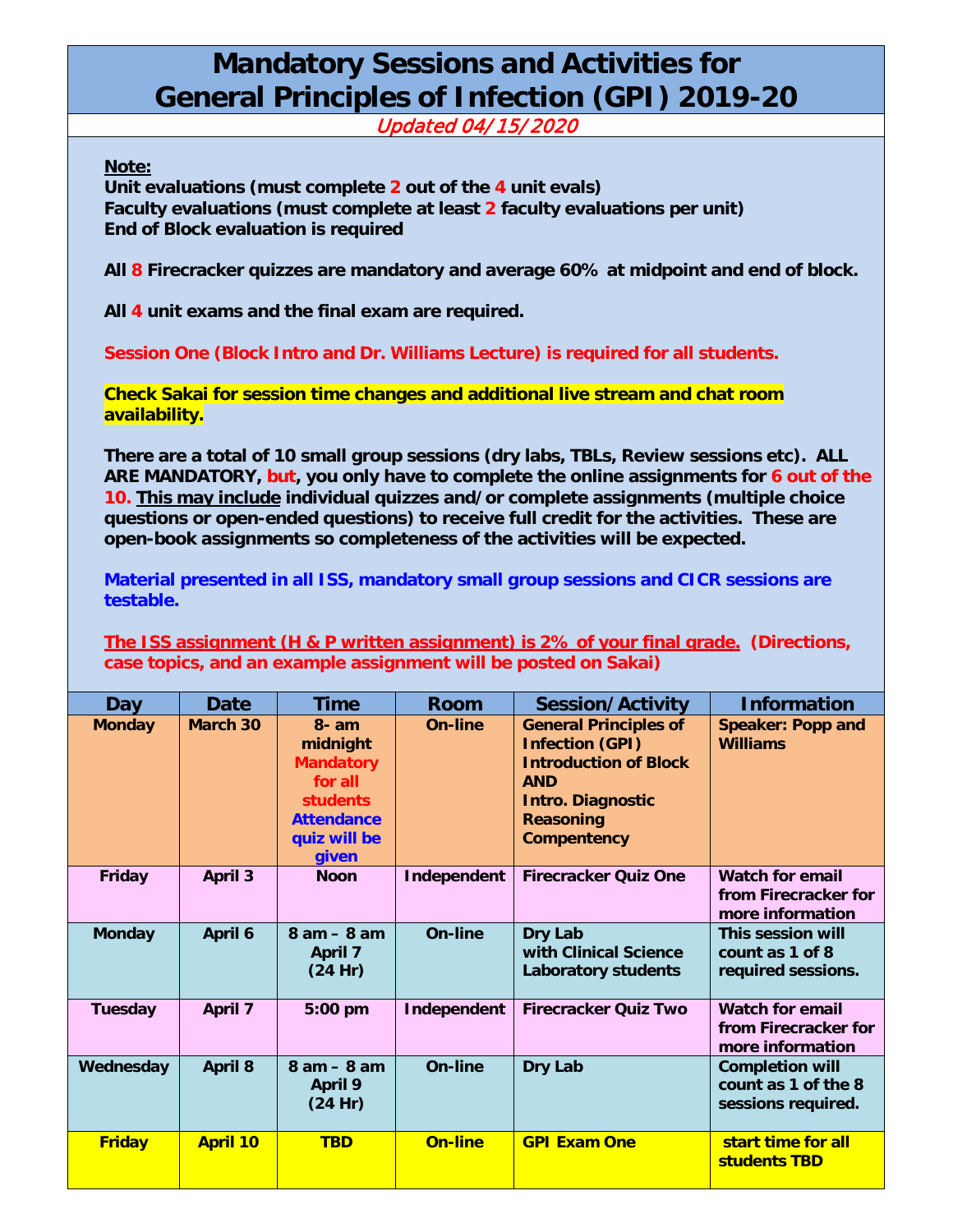| <b>Completion of on-line Evaluations in MedHub for Unit One</b>   |                 |                                                         |                                                                   | See announcement<br>on Sakai for further<br>details                                                |                                                                      |
|-------------------------------------------------------------------|-----------------|---------------------------------------------------------|-------------------------------------------------------------------|----------------------------------------------------------------------------------------------------|----------------------------------------------------------------------|
| Tuesday                                                           | April 14        | $8$ am $-$ 8 am<br>April 15<br>(24 Hr)                  | <b>On-line</b>                                                    | <b>Dry Lab</b>                                                                                     | <b>Completion will</b><br>count as 1 of the 8<br>sessions required.  |
| <b>Thursday</b>                                                   | <b>April 16</b> | <b>8 AM</b><br><b>Due on May</b><br>15, 2020<br>at 5 pm | <b>Independent</b><br>development<br>of clinical<br><b>skills</b> | <b>ISS Assignment - H &amp;</b><br>P written assignment<br>2% of final grade                       | Use the assignment<br>tool in Sakai to<br>upload your<br>assignment. |
| Friday                                                            | April 17        | <b>Noon</b>                                             | Independent                                                       | <b>Firecracker Quiz Three</b>                                                                      | <b>Watch for email</b><br>from Firecracker for<br>more information   |
| <b>Tuesday</b>                                                    | April 21        | $8am - 8am$<br><b>April 22</b><br>(24 Hr)               | <b>On-line</b>                                                    | <b>Dry Lab</b>                                                                                     | <b>Completion will</b><br>count as 1 of the 8<br>sessions required.  |
| Tuesday                                                           | April 21        | 5:00 pm                                                 | Independent                                                       | <b>Firecracker Quiz Four</b>                                                                       | <b>Watch for email</b><br>from Firecracker for<br>more information   |
| <b>Friday</b>                                                     | <b>April 24</b> | <b>TBD</b>                                              | <b>On-line</b>                                                    | <b>GPI Exam Two</b>                                                                                | start time for all<br>students TBD                                   |
| <b>Completion of on-line Evaluations in MedHub for Unit Two</b>   |                 |                                                         |                                                                   |                                                                                                    | See announcement<br>on Sakai for further<br>details                  |
| <b>Tuesday</b>                                                    | <b>April 28</b> | $8am - 8am$<br><b>April 29</b><br>(24 Hr)               | <b>On-line</b>                                                    | <b>GPI Case Study</b><br><b>Topic: Infections and</b><br>highlights of<br>parasitology (Protozoa)  | <b>Completion will</b><br>count as 1 of the 8<br>sessions required.  |
| Wednesday                                                         | April 29        | $8am - 8am$<br><b>April 30</b><br>(24 Hr)               | On-line                                                           | <b>GPI Case Study</b><br><b>Topic: Infections and</b><br>highlights of<br>parasitology (Helminths) | <b>Completion will</b><br>count as 1 of the 8<br>sessions required.  |
| Friday                                                            | May 01          | <b>Noon</b>                                             | Independent                                                       | <b>Firecracker Quiz Five</b>                                                                       | <b>Watch for email</b><br>from Firecracker for<br>more information   |
| <b>Tuesday</b>                                                    | <b>May 05</b>   | $8$ am $-$ 8 am<br>May 6<br>(24 Hr)                     | <b>On-line</b>                                                    | <b>Dry Lab</b>                                                                                     | <b>Completion will</b><br>count as 1 of the 8<br>sessions required.  |
| Tuesday                                                           | May 5           | 5:00 pm                                                 | Independent                                                       | <b>Firecracker Quiz Six</b>                                                                        | <b>Watch for email</b><br>from Firecracker for<br>more information   |
| <b>Friday</b>                                                     | <b>May 08</b>   | <b>TBD</b>                                              | <b>On-line</b>                                                    | <b>GPI Exam Three</b>                                                                              | start time for all<br>students TBD                                   |
| <b>Completion of on-line Evaluations in MedHub for Unit Three</b> |                 |                                                         |                                                                   |                                                                                                    | See announcement<br>on Sakai for further<br>details                  |
| <b>Friday</b>                                                     | <b>May 15</b>   | <b>Noon</b>                                             | Independent                                                       | <b>Firecracker Quiz Seven</b>                                                                      | <b>Watch for email</b><br>from Firecracker for<br>more information   |
| <b>Friday</b>                                                     | <b>May 15</b>   | 5 pm                                                    | <b>Independent</b><br>development                                 | <b>Reminder: ISS</b><br><b>Assignment</b>                                                          | Use the assignment<br>tool in Sakai to                               |